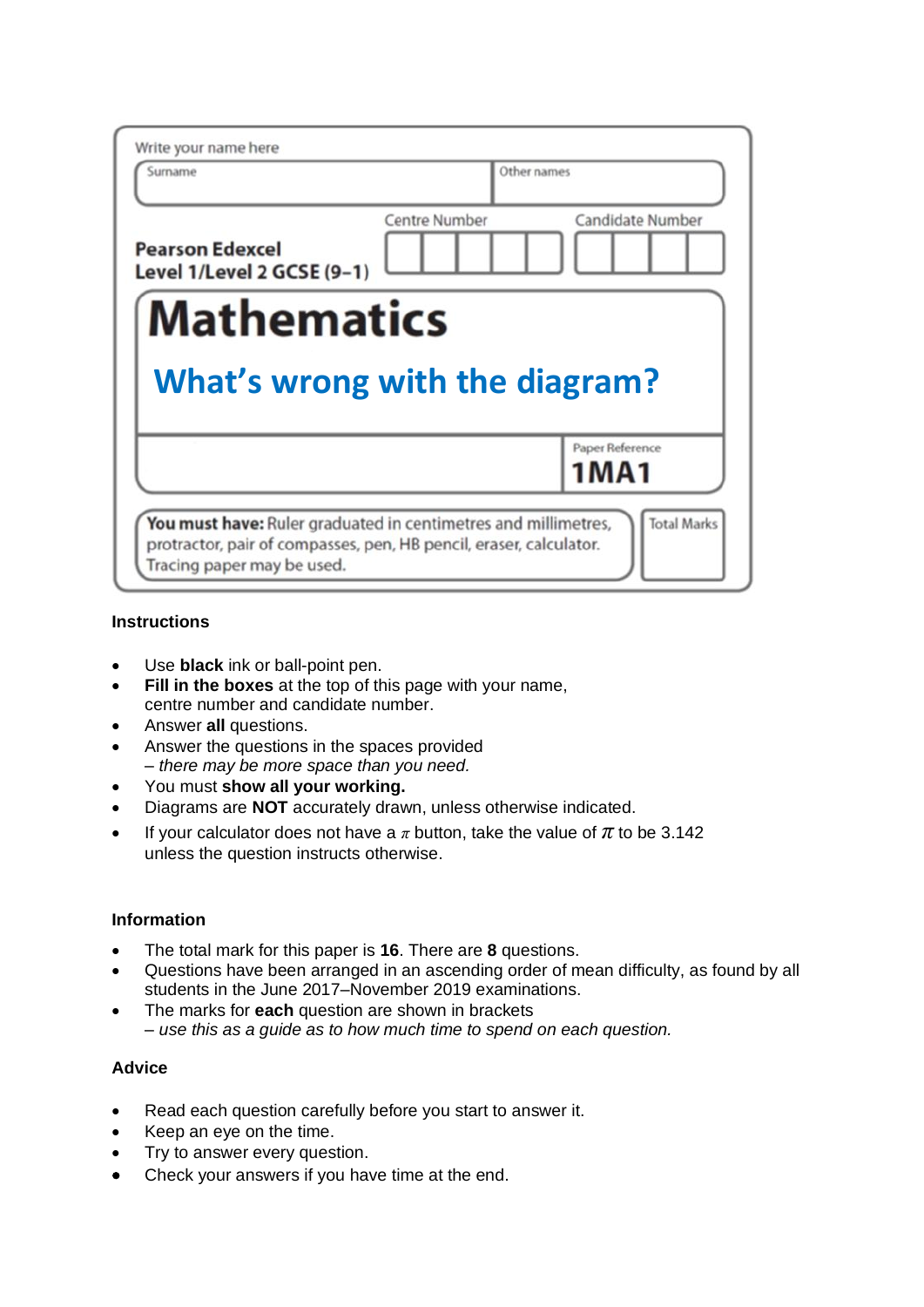**1** David sells CDs in a shop.

The tally chart shows information about the number of CDs David sold on Monday, on Tuesday and on Wednesday. The tally chart shows information about the number of  $C$  shows information about the number of  $C$ on Monday, on Tuesday and on Wednesday. The tally chart shows information about the number of CDs David sold

|                | <b>Tally</b>    | <b>Frequency</b> |
|----------------|-----------------|------------------|
| <b>Monday</b>  | THL THL 111     | 12               |
| <b>Tuesday</b> | THL THL THL 111 | 18               |
| Wednesday      | THL 111         | 8                |

(*a*) Write down **one** thing that is wrong with the tally chart.  $\alpha$  Write down **one** thing that is wrong with the tally chart.

...................................................................................................................................................... .................................................................................................................................................................................................................................................. ...................................................................................................................................................... **(1) (1)** (a) Write down **one** thing that is wrong with the tally chart. **(1)**

..................................................................................................................................................................................................................................................

David drew this pictogram to show the information for Tuesday and Wednesday. **Tuesday**

| Tuesday   |                            |
|-----------|----------------------------|
| Wednesday | represents 3 CDs<br>Key: ( |

(*b*) Write down **one** thing that is wrong with this pictogram. ...................................................................................................................................................... **(1) (Total for Question 5 is 2 marks) (1)** ...................................................................................................................................................... **(Total for Question 5 is 2 marks) (Total for Question 5 is 2 marks) (1) (1) (Total for Question 5 is 2 marks)**

**\_\_\_\_\_\_\_\_\_\_\_\_\_\_\_\_\_\_\_\_\_\_\_\_\_\_\_\_\_\_\_\_\_\_\_\_\_\_\_\_\_\_\_\_\_\_\_\_\_\_\_\_\_\_\_\_\_\_\_\_\_\_\_\_\_\_\_\_\_\_\_\_\_\_\_**

## **(Total for Question 1 is 2 marks)**

**2** The table shows the number of TVs sold in a shop on each of five days.



 $\mathbf{E}$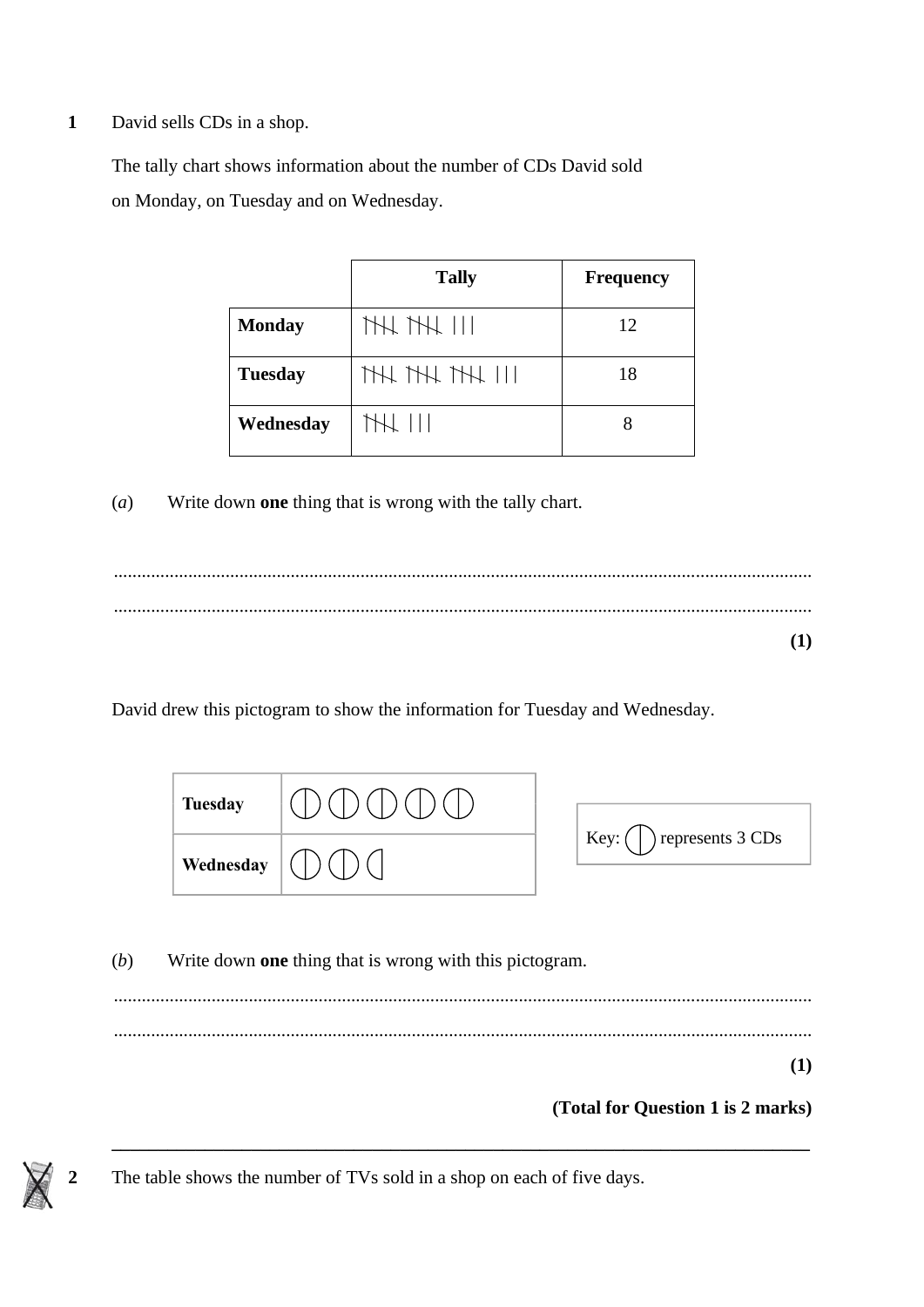| Dav                       | Mon | Tue | Wed | Thu | Fri |
|---------------------------|-----|-----|-----|-----|-----|
| <b>Number of TVs sold</b> |     |     |     |     |     |

David uses this information to draw the graph below.



Write down three things wrong with this graph.

(Total for Question 2 is 3 marks)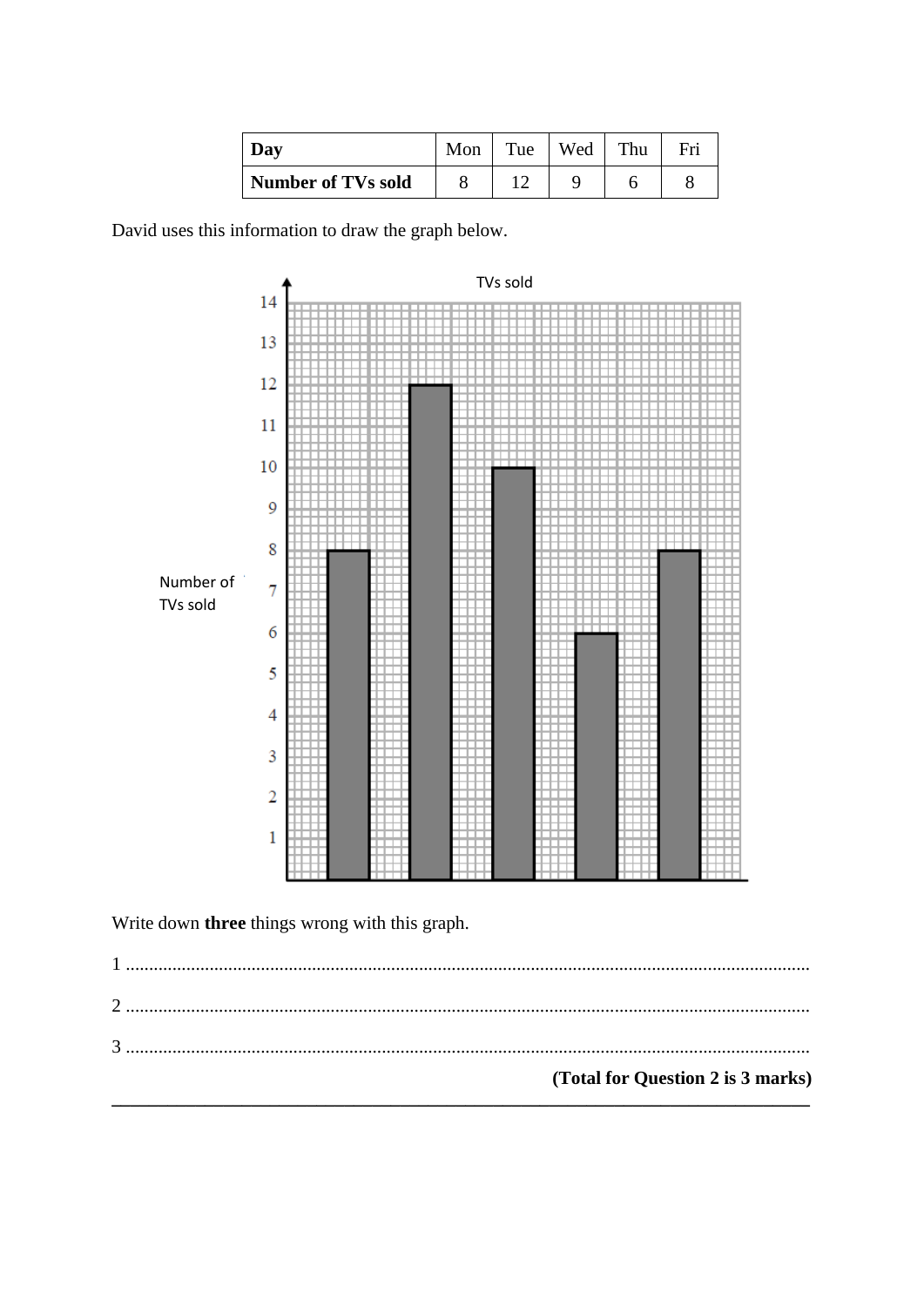

Here are the ages, in years, of 20 footballers.

|  |  | 17 32 25 41 23 26 29 29 32 30 |  |  |
|--|--|-------------------------------|--|--|
|  |  | 21 17 40 35 34 28 32 19 27 31 |  |  |

Wayne drew this stem and leaf diagram to show this information.

|                | $1 \mid 7 \mid 7 \mid 9$                                   |  |  |  |
|----------------|------------------------------------------------------------|--|--|--|
|                | $2 \mid 1 \quad 3 \quad 5 \quad 6 \quad 7 \quad 8 \quad 9$ |  |  |  |
|                | $3 \ 0 \ 1 \ 2 \ 2 \ 2 \ 4 \ 5$                            |  |  |  |
| $\overline{4}$ |                                                            |  |  |  |

Key: 1|7 represents 17 footballers

Write down two things that are wrong with the stem and leaf diagram.

| (Total for Question 3 is 2 marks) |
|-----------------------------------|
|                                   |
|                                   |
|                                   |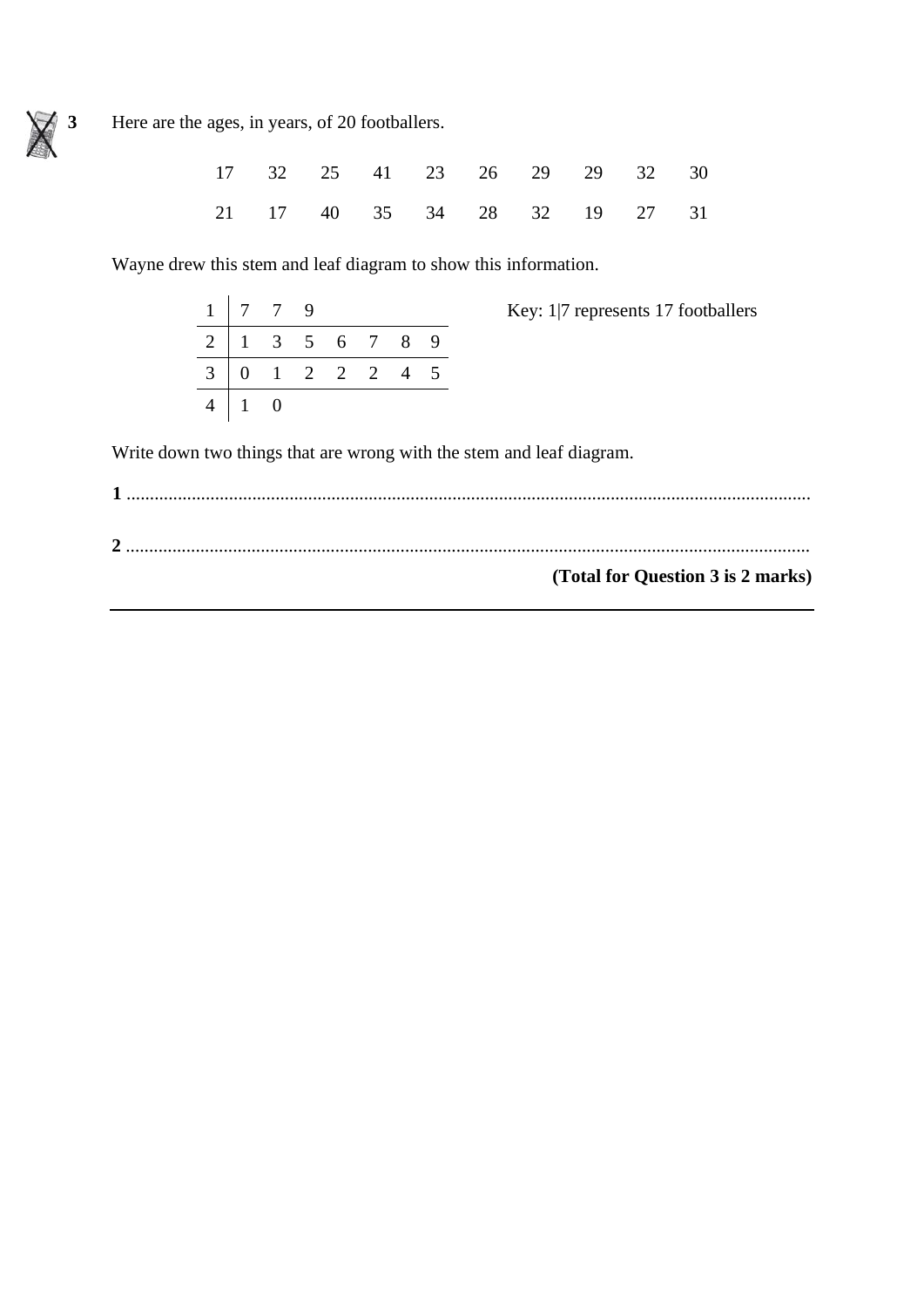Sean has information about the height, in cm, and the weight, in kg, of each of ten rugby  $\overline{\mathbf{4}}$ players.

He is asked to draw a scatter graph and a line of best fit for this information.

Here is his answer.



Sean has plotted the points accurately.

Write down two things that are wrong with his answer.

 $\mathcal{L}$  $\ddotsc$ (Total for Question 4 is 2 marks)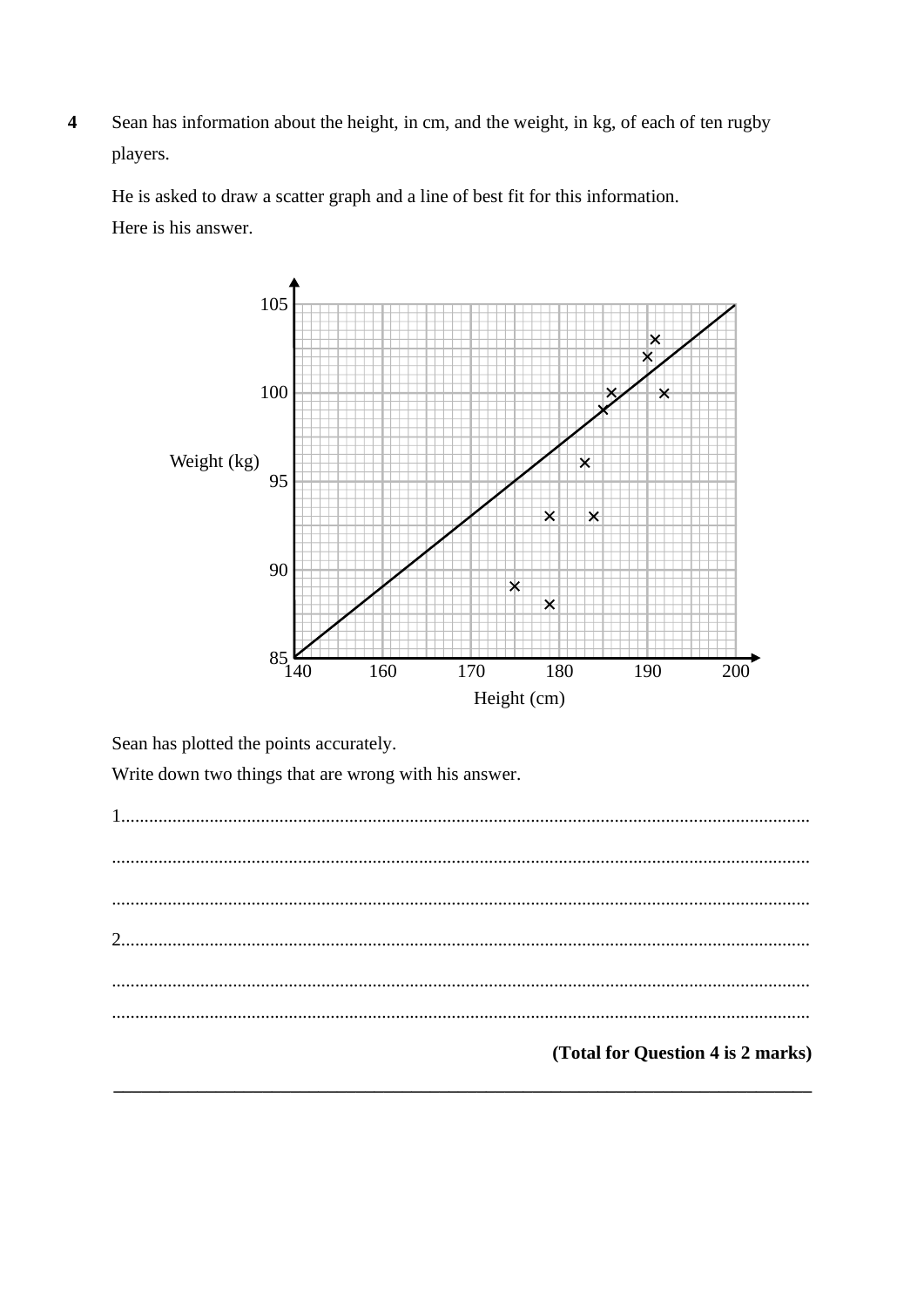| Weight $(w \text{ grams})$ | <b>Frequency</b> |
|----------------------------|------------------|
| $10 < w \le 20$            | 6                |
| $20 < w \leq 30$           | 21               |
| $30 < w \leq 40$           | 13               |
| $40 < w \le 50$            |                  |
| $50 < w \le 60$            | 3                |

**5** The table shows some information about the weights of 50 potatoes.

Iveta drew this frequency polygon for the information in the table.

The frequency polygon is **not** fully correct.



Write down **two** things that are wrong with the frequency polygon.

1.................................................................................................................................................... ...................................................................................................................................................... 2.................................................................................................................................................... ......................................................................................................................................................

# **(Total for Question 5 is 2 marks**

**6** When a biased 6-sided dice is thrown once, the probability that it will land on 4 is 0.65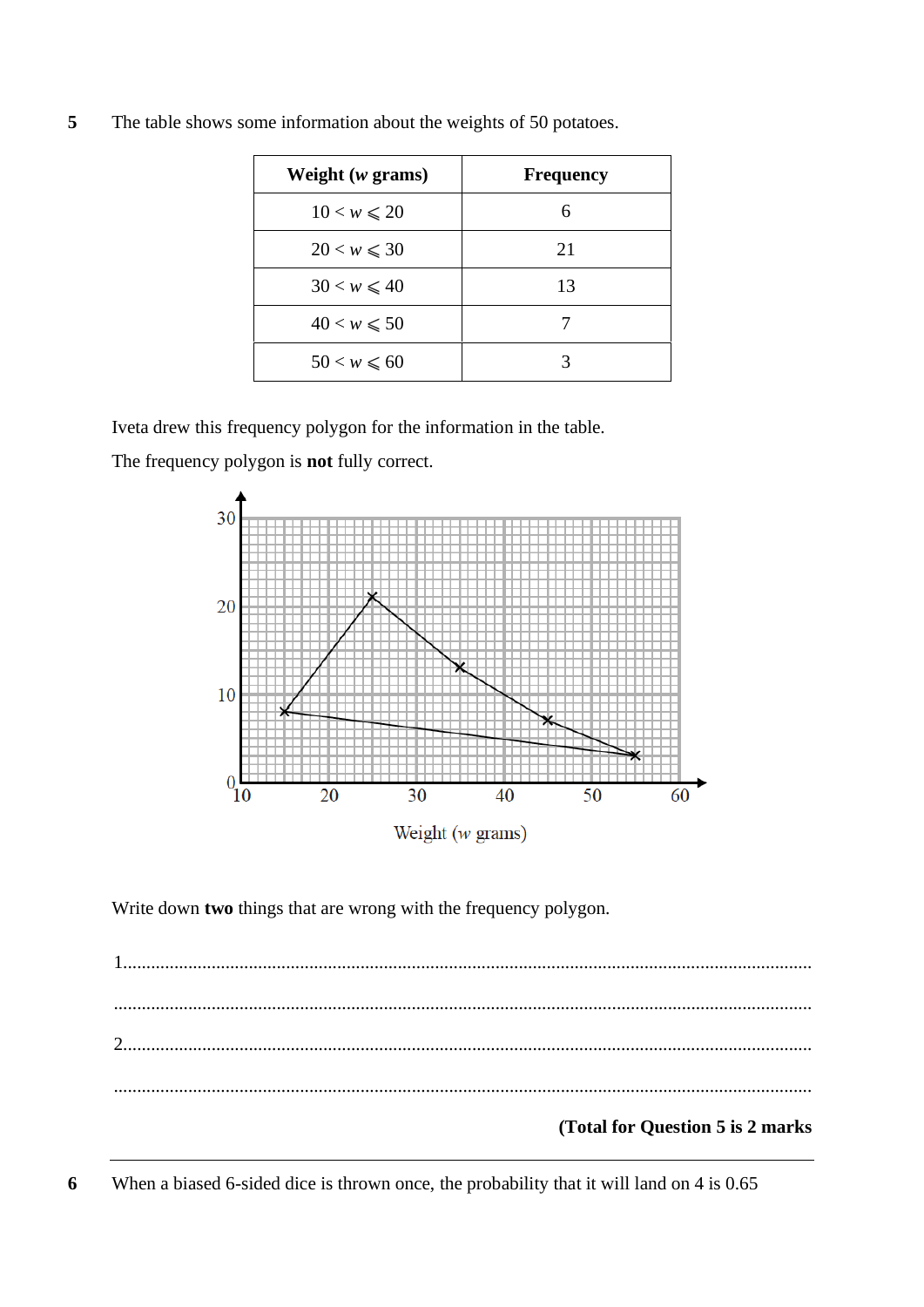The biased dice is thrown twice.

Amir draws this probability tree diagram. The diagram is **not** correct.



Write down two things that are wrong with the probability tree diagram.

 $\overline{2}$  $\ldots$ (Total for Question 6 is 2 marks)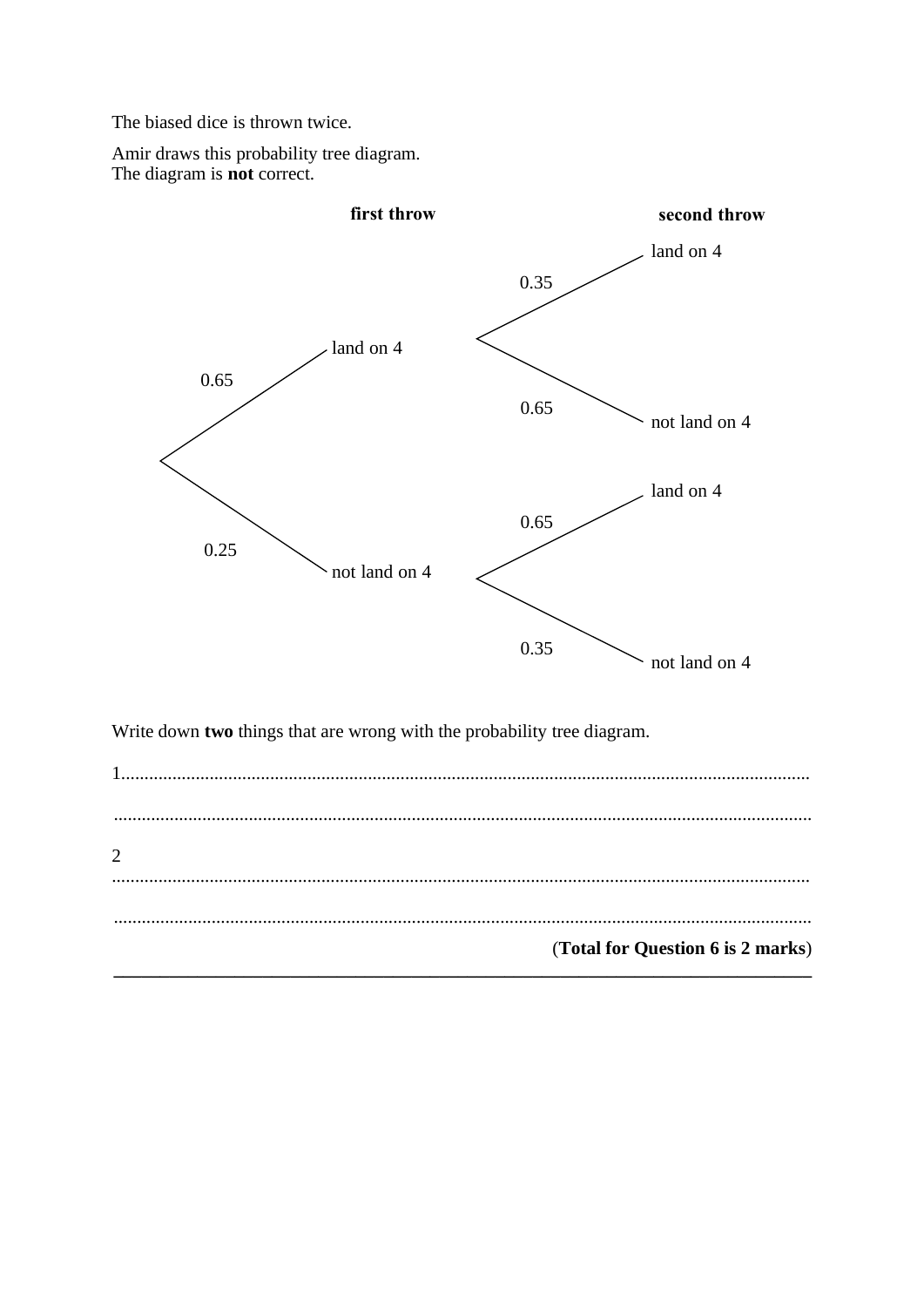Sean has drawn a time series graph to show the numbers, in thousands, of visitors to a  $\overline{7}$ fun park.



Write down two things that are wrong or could be misleading with this graph.